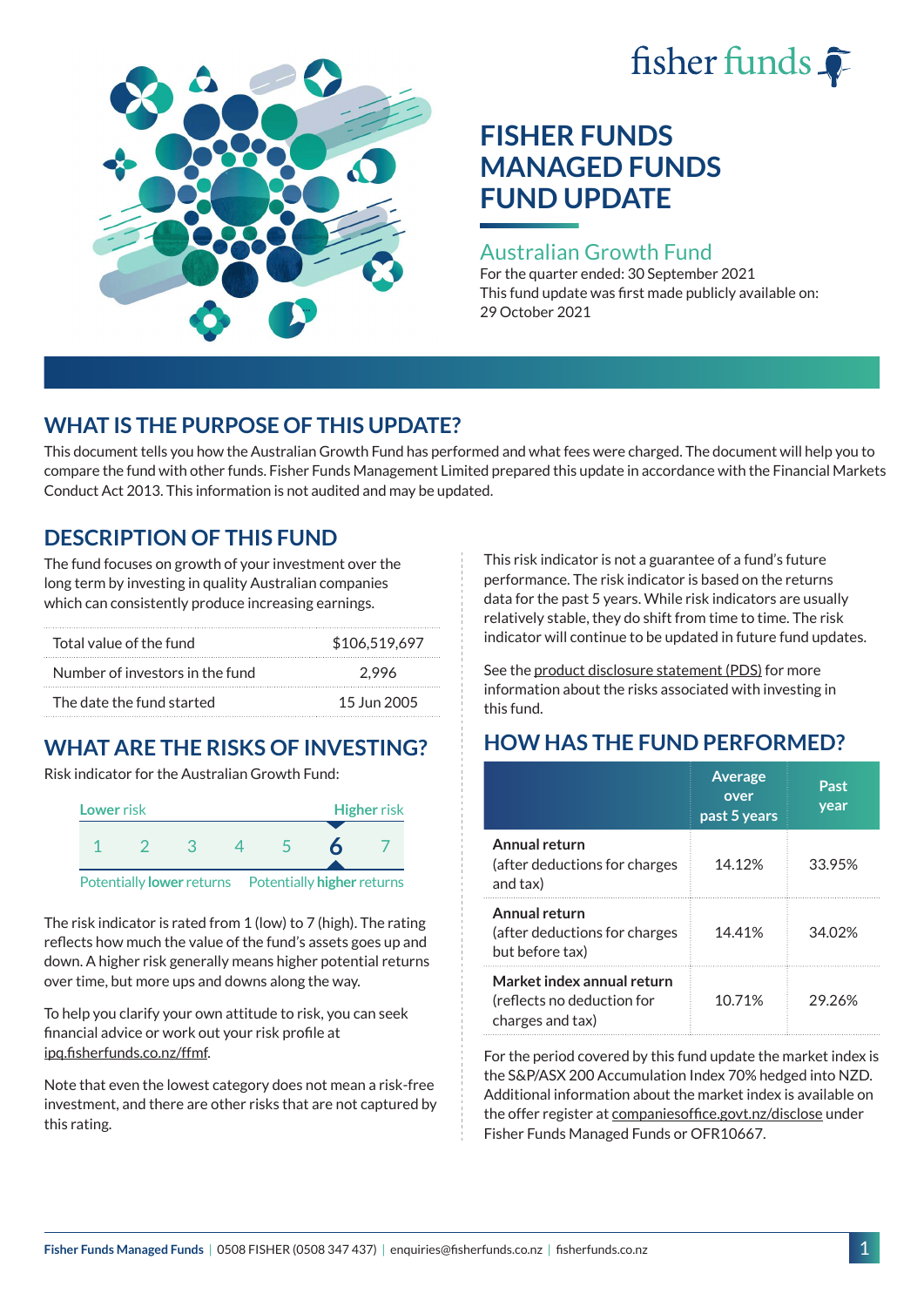## **ANNUAL RETURN GRAPH**



This shows the return after fund charges and tax for each of the last 10 years ending 31 March. The last bar shows the average annual return for the last 10 years, up to 30 September 2021.

**Important:** This does not tell you how the fund will perform in the future.

Returns in this update are after tax at the highest prescribed investor rate (PIR) of tax for an individual New Zealand resident. Your tax may be lower. The market index return reflects no deduction for charges and tax.

#### **WHAT FEES ARE INVESTORS CHARGED?**

Investors in the Australian Growth Fund are charged fund charges that include GST. In the year to 31 March 2021 these were:

|                                                       | % of net asset value |  |
|-------------------------------------------------------|----------------------|--|
| <b>Total fund charges</b>                             | 3.47%                |  |
| Which are made up of:                                 |                      |  |
| <b>Total management and</b><br>administration charges | 142%                 |  |
| Inding:                                               |                      |  |
| Manager's basic fee                                   | 1 27%                |  |
| Other management and<br>administration charges        | 0.15%                |  |
| Total performance-based fees <sup>1</sup>             | 2 05%                |  |

Small differences in fees and charges can have a big impact on your investment over the long term.

#### **EXAMPLE OF HOW THIS APPLIES TO AN INVESTOR**

Katie had \$10,000 in the fund at the start of the year and did not make any further contributions. At the end of the year, Katie received a return after fund charges were deducted of \$3,395 (that is 33.95% of her initial \$10,000). Katie did not pay other charges. This gives Katie a total return after tax of \$3,395 for the year.

# **WHAT DOES THE FUND INVEST IN?**

#### **Actual investment mix**

This shows the types of assets that the fund invests in.



#### **Target investment mix**

This shows the mix of assets that the fund generally intends to invest in.